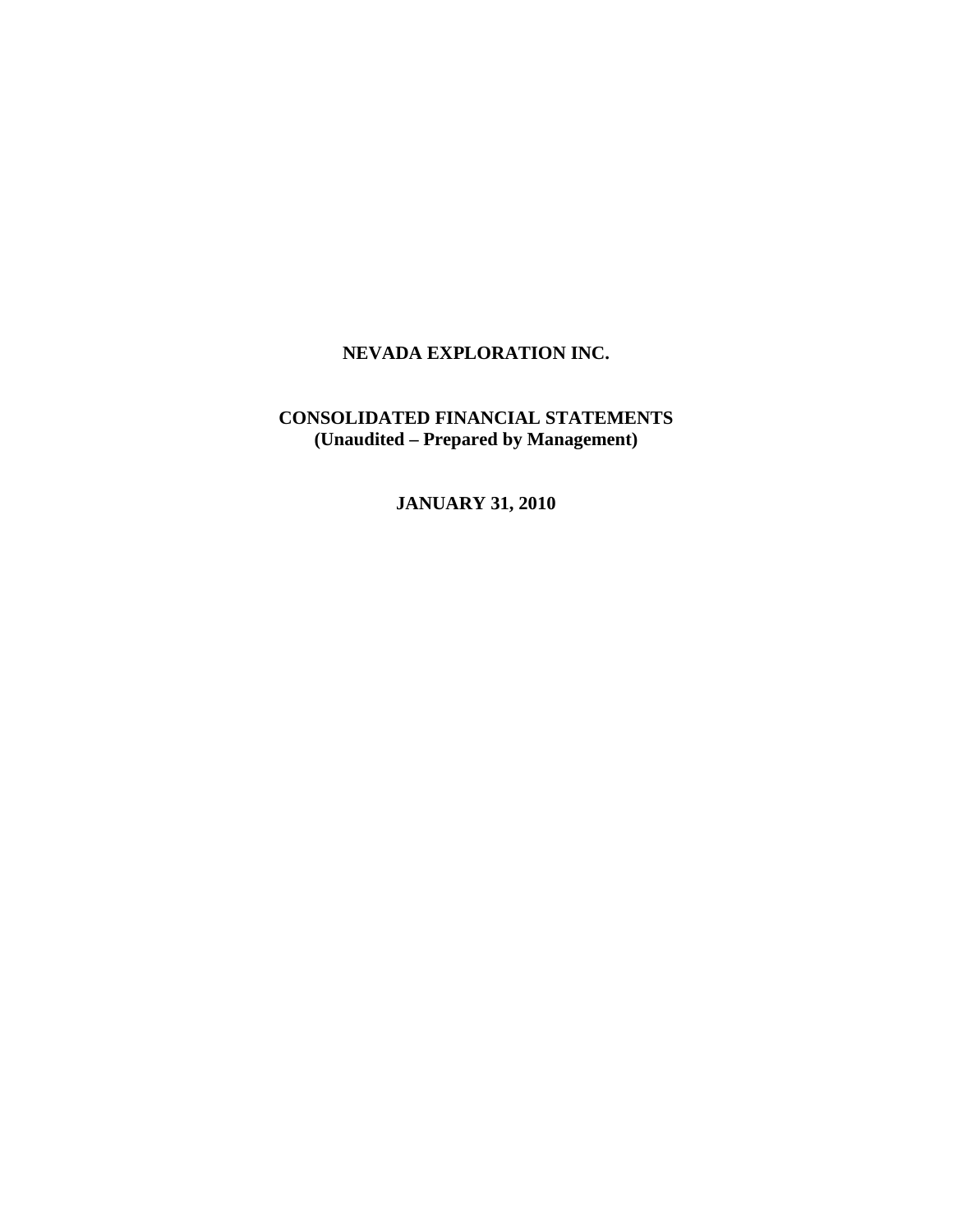# **UNAUDITED CONSOLIDATED INTERIM FINANCIAL STATEMENTS**

In accordance with National Instrument 51-102 released by the Canadian Securities Administrators, the Company discloses that its auditors have not reviewed the unaudited consolidated financial statements for the period ended January 31, 2010.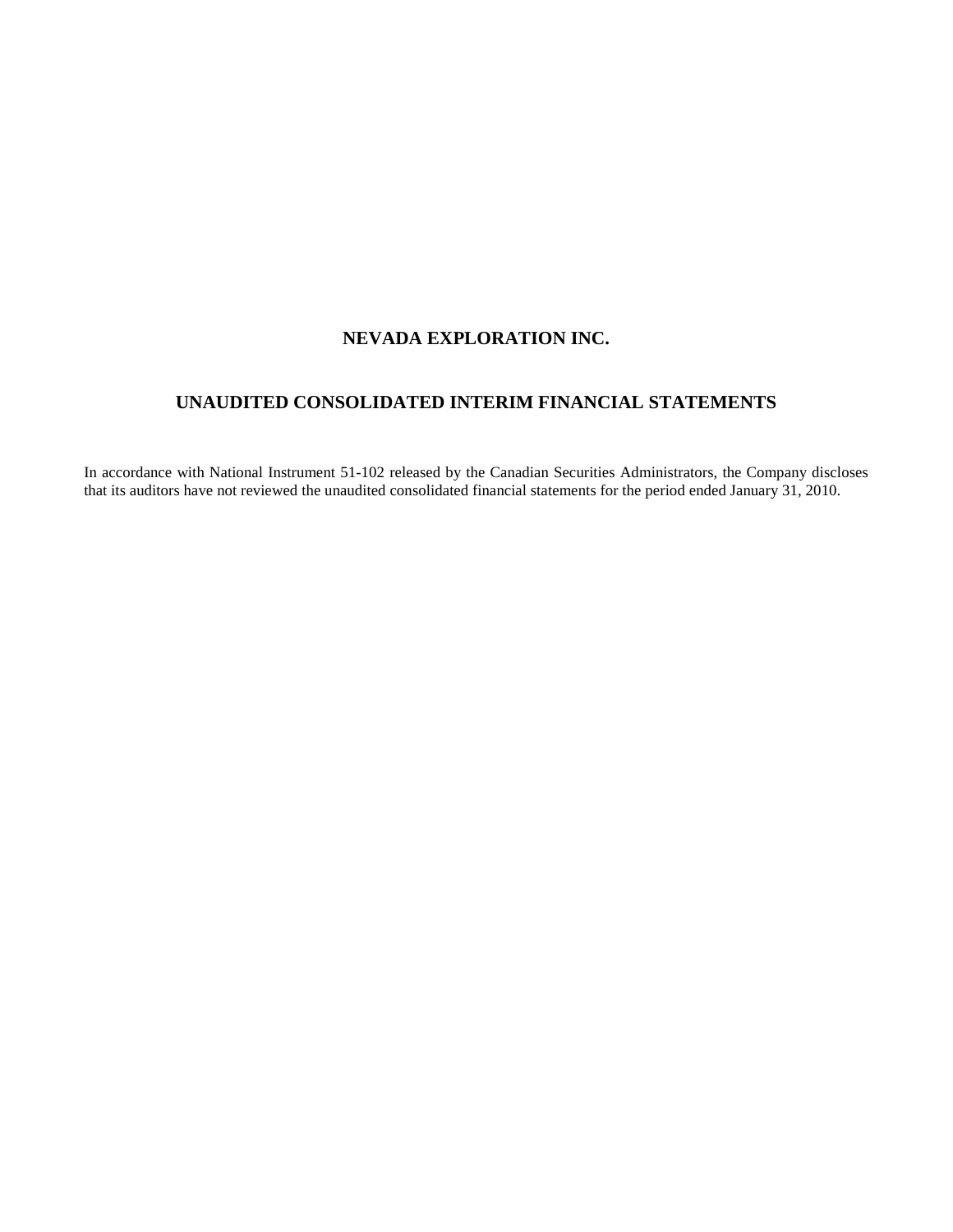CONSOLIDATED BALANCE SHEETS (Unaudited) (In Canadian Dollars)

|                                                                                                                                                 | January 31,<br>2010                                 | April 30,<br>2009                                |
|-------------------------------------------------------------------------------------------------------------------------------------------------|-----------------------------------------------------|--------------------------------------------------|
| <b>CURRENT ASSETS</b><br>Cash and cash equivalents<br>Loans receivable, bearing interest at a rate of 5% (Note 8)<br>Prepaid expenses and other | \$<br>208,263<br>226,600<br>7,901                   | \$<br>36,215<br>244,370<br>17,459<br>298,044     |
| <b>EQUIPMENT</b> (Note 3)<br><b>MINERAL PROPERTIES</b> (Note 4)<br><b>DEPOSITS AND BONDS</b>                                                    | 442,764<br>458,202<br>5,953,970<br>96,274           | 645,723<br>5,321,150<br>119,181                  |
| <b>CURRENT LIABILITIES</b><br>Accounts payable and accrued liabilities<br>Current portion of long-term debt (Note 5)                            | 6,951,210<br>\$<br>141,447<br>26,264                | 6,384,098<br>S<br>\$<br>184,510<br>37,670        |
| <b>LONG-TERM DEBT</b> (Note 5)                                                                                                                  | 167,711<br>42,968<br>210,679                        | 222,180<br>74,142<br>296,322                     |
| <b>SHAREHOLDERS' EQUITY</b><br>Capital stock (Note 6)<br>Warrants (Note 6)<br>Contributed surplus (Note 6)<br>Deficit                           | 11,107,470<br>131,004<br>3,682,839<br>(8, 180, 782) | 9,674,536<br>278,743<br>3,050,863<br>(6,916,366) |
|                                                                                                                                                 | 6,740,531<br>6,951,210<br>\$                        | 6,087,776<br>6,384,098<br>\$                     |

*BASIS OF PRESENTATION (NOTE 1) NATURE AND CONTINUANCE OF OPERATIONS (NOTE 2)* 

The accompanying notes are an integral part of these financial statements.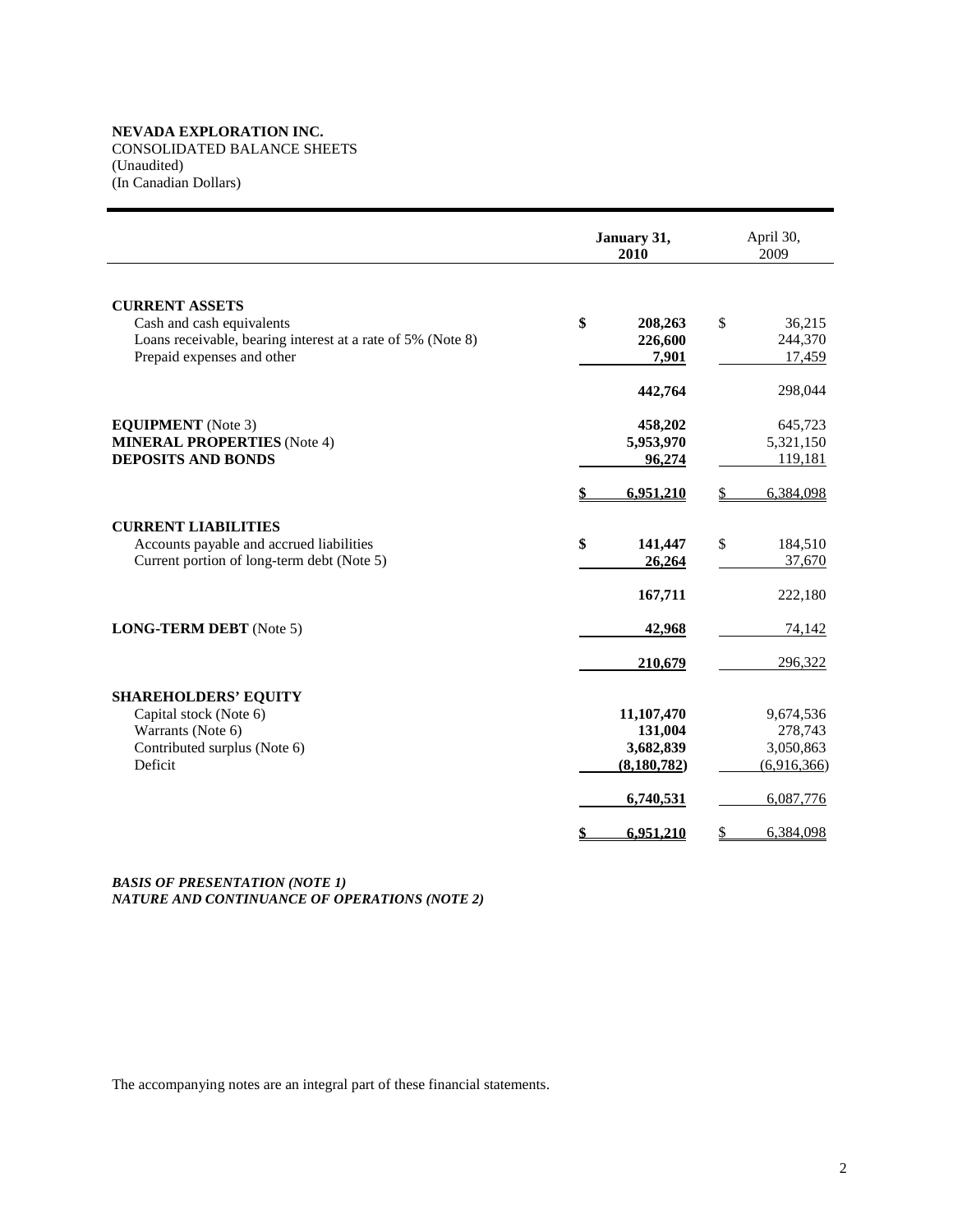# **NEVADA EXPLORATION INC.**  CONSOLIDATED STATEMENTS OF OPERATIONS, COMPREHENSIVE LOSS AND DEFICIT (Unaudited)

(In Canadian Dollars)

|                                                                              | <b>Three Months</b><br><b>Ended</b><br>January 31,<br>2010 | Three Months<br>Ended<br>January 31,<br>2009 | <b>Nine Months</b><br><b>Ended</b><br>January 31,<br>2010 | Nine Months<br>Ended<br>January 31,<br>2009 |
|------------------------------------------------------------------------------|------------------------------------------------------------|----------------------------------------------|-----------------------------------------------------------|---------------------------------------------|
| <b>INTEREST INCOME</b>                                                       | 121                                                        | \$                                           | 7,719                                                     | \$<br>27,569                                |
| <b>EXPENSES</b>                                                              |                                                            |                                              |                                                           |                                             |
| Amortization                                                                 | 15,498                                                     | 36,284                                       | 85,130                                                    | 111,472                                     |
| Foreign exchange gain                                                        | (12,083)                                                   | (14,225)                                     | (11, 567)                                                 | (58, 757)                                   |
| Impairment of property                                                       |                                                            | 165,395                                      | $\blacksquare$                                            | 165,395                                     |
| Interest (recovery), penalties and                                           |                                                            |                                              |                                                           |                                             |
| bank charges<br>Office expenses and other                                    | 37,392                                                     | (1,320)                                      | 48,174                                                    | 2,295                                       |
| Professional fees, consulting and                                            | 28,873                                                     | 29,590                                       | 64,702                                                    | 274,110                                     |
| investor relations                                                           | 42,658                                                     | 30,734                                       | 157,818                                                   | 195,561                                     |
| Rent                                                                         | 8,124                                                      | 17,087                                       | 75,914                                                    | 62,244                                      |
| <b>Salaries</b>                                                              | 107,865                                                    | (25, 165)                                    | 372,297                                                   | 444,763                                     |
| Stock-based compensation (Note 7)                                            | 200,356                                                    | 225,990                                      | 454,037                                                   | 677,970                                     |
| Travel                                                                       | 12,248                                                     | 1,125                                        | 13,399                                                    | 19,751                                      |
|                                                                              | (440, 931)                                                 | (465, 495)                                   | (1.259.904)                                               | (1,894,804)                                 |
| <b>NET LOSS AND</b><br><b>COMPREHENSIVE LOSS</b><br><b>BEFORE OTHER ITEM</b> | (440, 810)                                                 | (465, 495)                                   | (1,252,185)                                               | (1,867,235)                                 |
| <b>OTHER ITEM</b><br>Loss on sale of equipment                               |                                                            |                                              | (12, 231)                                                 |                                             |
| <b>NET LOSS AND</b><br><b>COMPREHENSIVE LOSS</b>                             | (440, 810)                                                 | (465, 495)                                   | (1,264,416)                                               | (1,867,235)                                 |
| <b>DEFICIT - BEGINNING OF</b><br><b>PERIOD</b>                               | (7, 739, 972)                                              | (6,341,066)                                  | (6,916,366)                                               | (4,939,326)                                 |
| <b>DEFICIT - END OF PERIOD</b>                                               | (8, 180, 782)                                              | \$<br>6,806,561                              | (8,180,782)                                               | (6,806,561)<br>\$                           |
| Basic and diluted loss per share                                             | \$.<br>(0.01)                                              | \$<br>(0.01)                                 | (0.02)<br>\$.                                             | \$<br>(0.03)                                |
| Weighted average number of shares<br>outstanding                             | 73,011,673                                                 | 58,029,105                                   | 71,636,257                                                | 58,931,772                                  |

The accompanying notes are an integral part of these financial statements.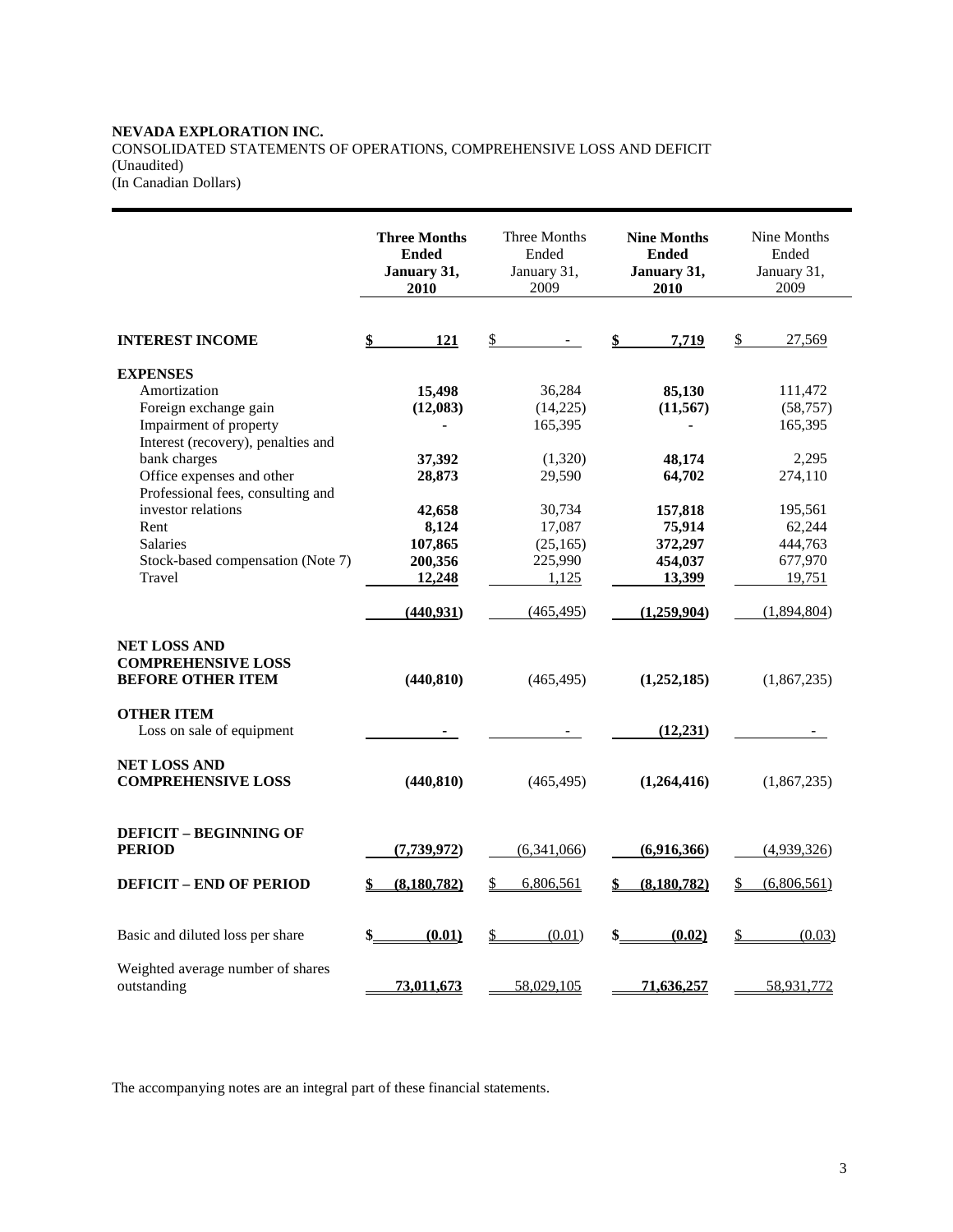# **NEVADA EXPLORATION INC.**  CONSOLIDATED STATEMENTS OF CASH FLOWS (Unaudited)

(In Canadian Dollars)

|                                                                        | <b>Three Months</b><br><b>Ended</b><br>January 31,<br>2010 | Three Months<br>Ended<br>January 31,<br>2009 | <b>Nine Months</b><br><b>Ended</b><br>January 31,<br>2010 | Nine Months<br>Ended<br>January 31,<br>2009 |
|------------------------------------------------------------------------|------------------------------------------------------------|----------------------------------------------|-----------------------------------------------------------|---------------------------------------------|
| <b>OPERATING ACTIVITIES</b>                                            |                                                            |                                              |                                                           |                                             |
| Net loss                                                               | \$<br>(440, 810)                                           | $\mathbf{\hat{S}}$<br>$(465, 495)$ \$        | $(1,264,416)$ \$                                          | (1,867,235)                                 |
| Items not affecting cash:<br>Amortization<br>Loss on sale of equipment | 15,498                                                     | 36,284                                       | 85,130<br>12,231                                          | 111,472                                     |
| Foreign exchange                                                       | 12,083                                                     |                                              | 11,567                                                    |                                             |
| Accrued interest                                                       | (121)                                                      |                                              | (7, 445)                                                  |                                             |
| Stock-based compensation                                               | 200,356                                                    | 225.990                                      | 454,037                                                   | 677,970                                     |
|                                                                        | (212,994)                                                  | (203, 221)                                   | (708, 896)                                                | (1,077,793)                                 |
| Change in non-cash working capital items                               |                                                            |                                              |                                                           |                                             |
| Accounts receivable                                                    |                                                            | (790)                                        |                                                           | (43, 187)                                   |
| Prepaid expenses and other                                             | (7,901)                                                    | (55)                                         | 9,558                                                     | 51,300                                      |
| Accounts payable and accrued liabilities                               | (58, 140)                                                  | (230, 285)                                   | (43,063)                                                  | (370, 808)                                  |
|                                                                        | (279, 035)                                                 | (434,351)                                    | (742, 401)                                                | (1,440,488)                                 |
| <b>FINANCING ACTIVITIES</b>                                            |                                                            |                                              |                                                           |                                             |
| Issuance of capital stock and warrants<br>(net of shares issue costs)  |                                                            |                                              |                                                           |                                             |
| (Repayment of) long-term debt                                          | 388,304<br>(6,427)                                         | (11.996)                                     | 1,453,884<br>(42,580)                                     | 253,325<br>(3,224)                          |
|                                                                        |                                                            |                                              |                                                           |                                             |
|                                                                        | 381,877                                                    | (11,996)                                     | 1,411,304                                                 | 250,101                                     |
| <b>INVESTING ACTIVITIES</b>                                            |                                                            |                                              |                                                           |                                             |
| Loan receivable                                                        |                                                            | (9,093)                                      |                                                           | (57,015)                                    |
| Term deposits                                                          |                                                            |                                              |                                                           | 1,528,093                                   |
| Proceeds on sale of equipment<br>Acquisition of equipment              |                                                            | (3,326)                                      | 229,964                                                   | (244, 362)                                  |
| Mineral properties                                                     | (86, 134)                                                  | (89,231)                                     | (737,703)                                                 | (2,053,949)                                 |
| Deposits and bonds                                                     | 10,884                                                     | 214,967                                      | 10,884                                                    | 190,436                                     |
|                                                                        | (75,250)                                                   | 113,317                                      | (496, 855)                                                | (636,797)                                   |
| <b>INCREASE (DECREASE) IN CASH AND</b><br><b>CASH EQUIVALENTS</b>      | 27,592                                                     | (333,030)                                    | 172,048                                                   | (1,827,184)                                 |
| <b>CASH AND CASH EQUIVALENTS -</b><br><b>BEGINNING OF PERIOD</b>       | 180,671                                                    | 414,296                                      | 36,215                                                    | 1,908,450                                   |
| <b>CASH AND CASH EQUIVALENTS -</b><br><b>END OF PERIOD</b>             | 208,263<br>\$                                              | $81,266$ \$<br>\$                            | $208.263$ \$                                              | 81,266                                      |

The accompanying notes are an integral part of these financial statements.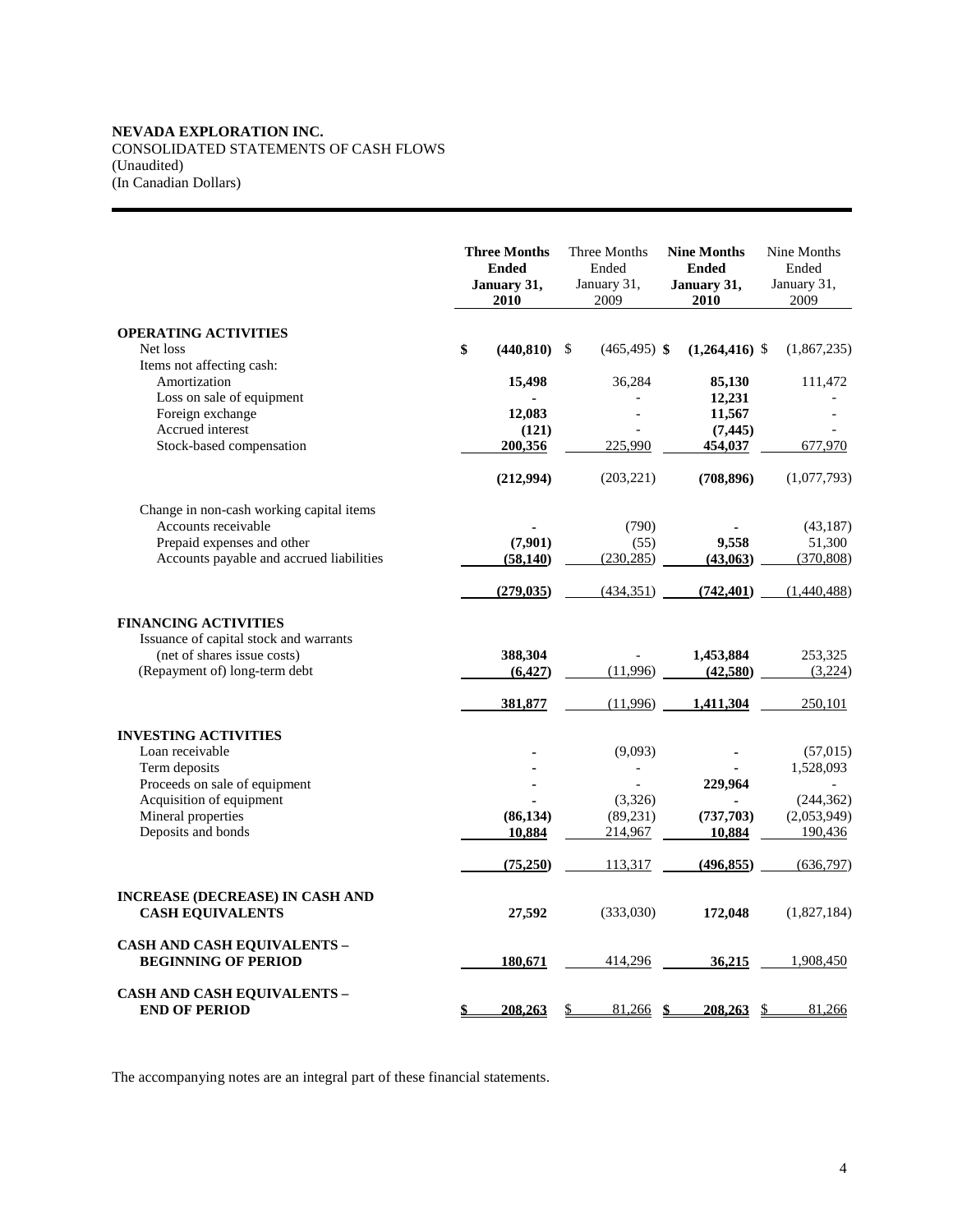#### **1. BASIS OF PRESENTATION**

 The consolidated interim period financial statements have been prepared by the Company in accordance with Canadian generally accepted accounting principles. All financial summaries included are presented on a comparative and consistent basis showing the figures for the corresponding period in the preceding year. The preparation of financial data is based on accounting principles and practices consistent with those used in the preparation of annual financial statements, except as noted below. Certain information and footnote disclosure normally included in financial statements prepared in accordance with generally accepted accounting principles have been condensed or omitted. These consolidated interim period statements should be read together with the audited financial statements and the accompanying notes included in the Company's latest annual report. In the opinion of the Company, its unaudited consolidated interim financial statements contain all adjustments necessary in order to present a fair statement of the results of the interim periods presented.

#### *Principles of consolidation*

 These consolidated financial statements include the accounts of the Company and its wholly-owned subsidiary, 2107189 Ontario Inc. and its wholly owned United States subsidiary Pediment Gold LLC. Significant inter-company balances and transactions have been eliminated upon consolidation.

#### **Recent accounting pronouncements**

#### *Business combinations*

 In January 2009, the CICA issued Handbook Section 1582, Business Combinations, which replaces the existing standards. This section establishes the standards for the accounting of business combinations, and states that all assets and liabilities of an acquired business will be recorded at fair value. Estimated obligations for contingent considerations and contingencies will also be recorded at fair value at the acquisition date. The standard also states that acquisitionrelated costs will be expensed as incurred and that restructuring charges will be expensed in the periods after the acquisition date. This standard is equivalent to the International Financial Reporting Standards on business combinations. This standard is applied prospectively to business combinations with acquisition dates on or after January 1, 2011. Earlier adoption is permitted. The Company is currently evaluating the impact of adopting this standard on its consolidated financial statements.

#### *Consolidated financial statements*

 In January 2009, the CICA issued Handbook Section 1601, consolidated financial statements, which replaces the existing standards. This section establishes the standards for preparing consolidated financial statements and is effective for interim and annual consolidated financial statements beginning on or after January 1, 2011. The Company is currently evaluating the impact of adopting this standard on its consolidated financial statements.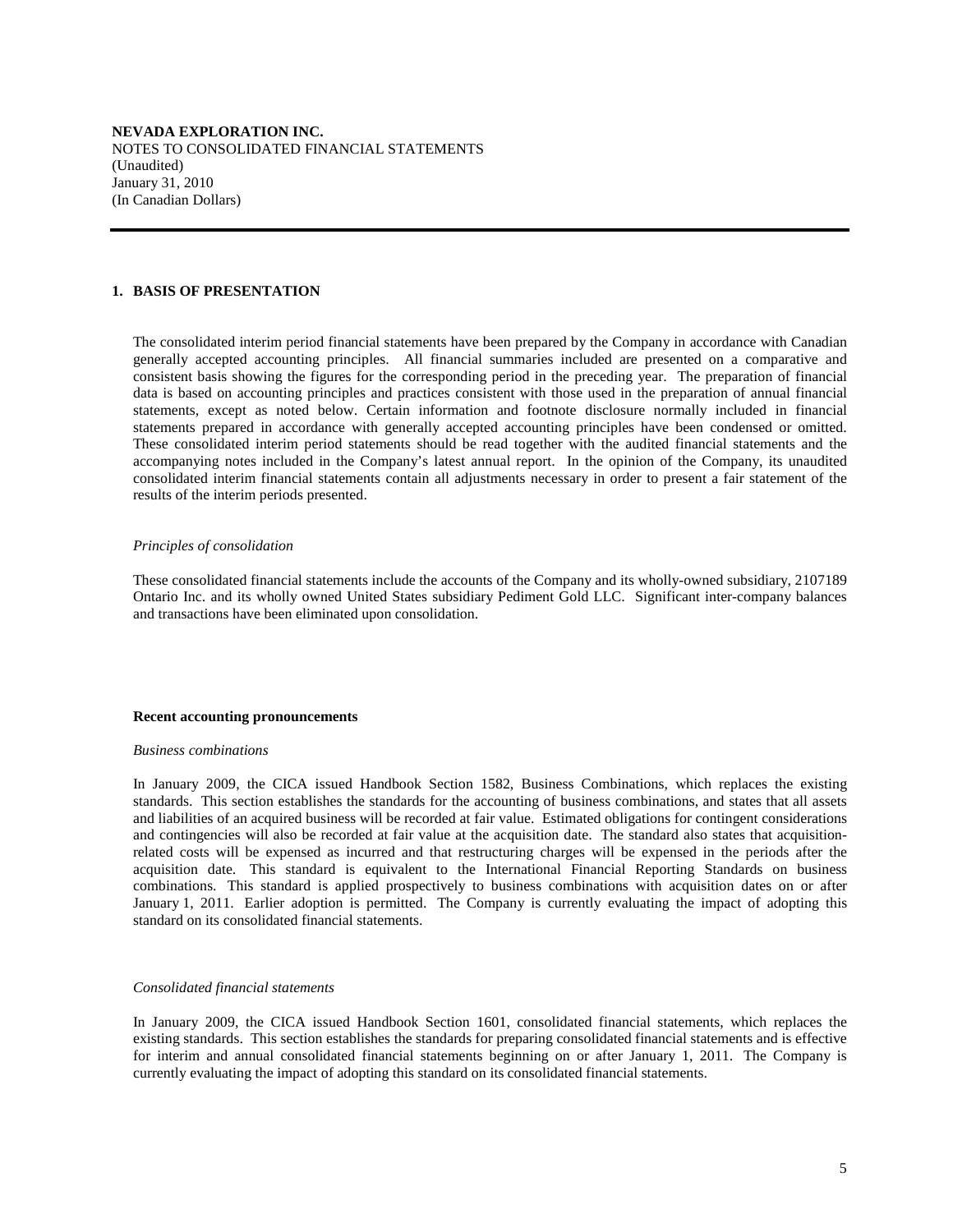#### **1. BASIS OF PRESENTATION** (Continued)

 *International financial reporting standards ("IFRS")* 

 In 2006, the Canadian Accounting Standards Board ("AcSB") published a new strategic plan that will significantly affect financial reporting requirements for Canadian companies. The AcSB strategic plan outlines the convergence of Canadian GAAP with IFRS over an expected five year transitional period. In February 2008, the AcSB announced that 2011 is the changeover date for publicly-listed companies to use IFRS, replacing Canada's own GAAP. The date is for interim and annual financial statements relating to fiscal years beginning on or after January 1, 2011. The transition date of May 1, 2011 will require the restatement for comparative purposes of amounts reported by the Company for the year ended April 30, 2011. While the Company has begun assessing the adoption of IFRS for 2011, the financial reporting impact of the transition to IFRS cannot be reasonably estimated at this time.

## **2. NATURE AND CONTINUANCE OF OPERATIONS**

The Company was incorporated on April 6, 2006 under the Canada Business Corporations Act and is in the process of acquiring and exploring mineral properties and has not yet determined whether its properties contain reserves that are economically recoverable. The amounts shown for mineral properties and related deferred exploration costs represent costs incurred to date and do not reflect present or future values. The recoverability of these capitalized costs is dependent upon the existence of economically recoverable reserves, the ability of the Company to obtain necessary financing to complete the development of those reserves, and future profitable production.

These financial statements have been prepared in accordance with Canadian generally accepted accounting principles on a going concern basis that presumes the realization of assets and discharge of liabilities in the normal course of business for the foreseeable future. The Company has a working capital of \$275,053 as at January 31, 2010. These financial statements do not include any adjustments to the amounts and classification of assets and liabilities that might be necessary should the Company be unable to continue operations. Continued operations of the Company are dependent on the Company's ability to receive continued financial support, complete public equity financing, or generate profitable operations in the future. Access to the capital markets to obtain equity financing is very uncertain, and may be unavailable to the Company on a timely basis.

# **3. EQUIPMENT**

|                                        |                          | January 31,<br>2010         |     |                      |                      |    | April 30,<br>2009           |                          |
|----------------------------------------|--------------------------|-----------------------------|-----|----------------------|----------------------|----|-----------------------------|--------------------------|
|                                        | Cost                     | Accumulated<br>amortization |     | Net<br>book<br>value | Cost                 |    | Accumulated<br>amortization | Net<br>book<br>value     |
| Exploration equipment<br>Vehicles      | \$<br>452,457<br>142,773 | \$<br>121,986<br>61.820     | -\$ | 330.471<br>80,953    | \$472,909<br>288,319 | S. | 86,400<br>90,834            | \$<br>386,509<br>197,486 |
| Computer equipment<br>Office equipment | 23,257<br>80,868         | 14,919<br>42,428            |     | 8,338<br>38,440      | 23,257<br>87,720     |    | 11,062<br>38,367            | 12,195<br>49,533         |
|                                        | \$<br>699,355            | \$<br>241,153               | \$  | 458,202              | \$917.238            |    | \$267,187                   | \$<br>645,723            |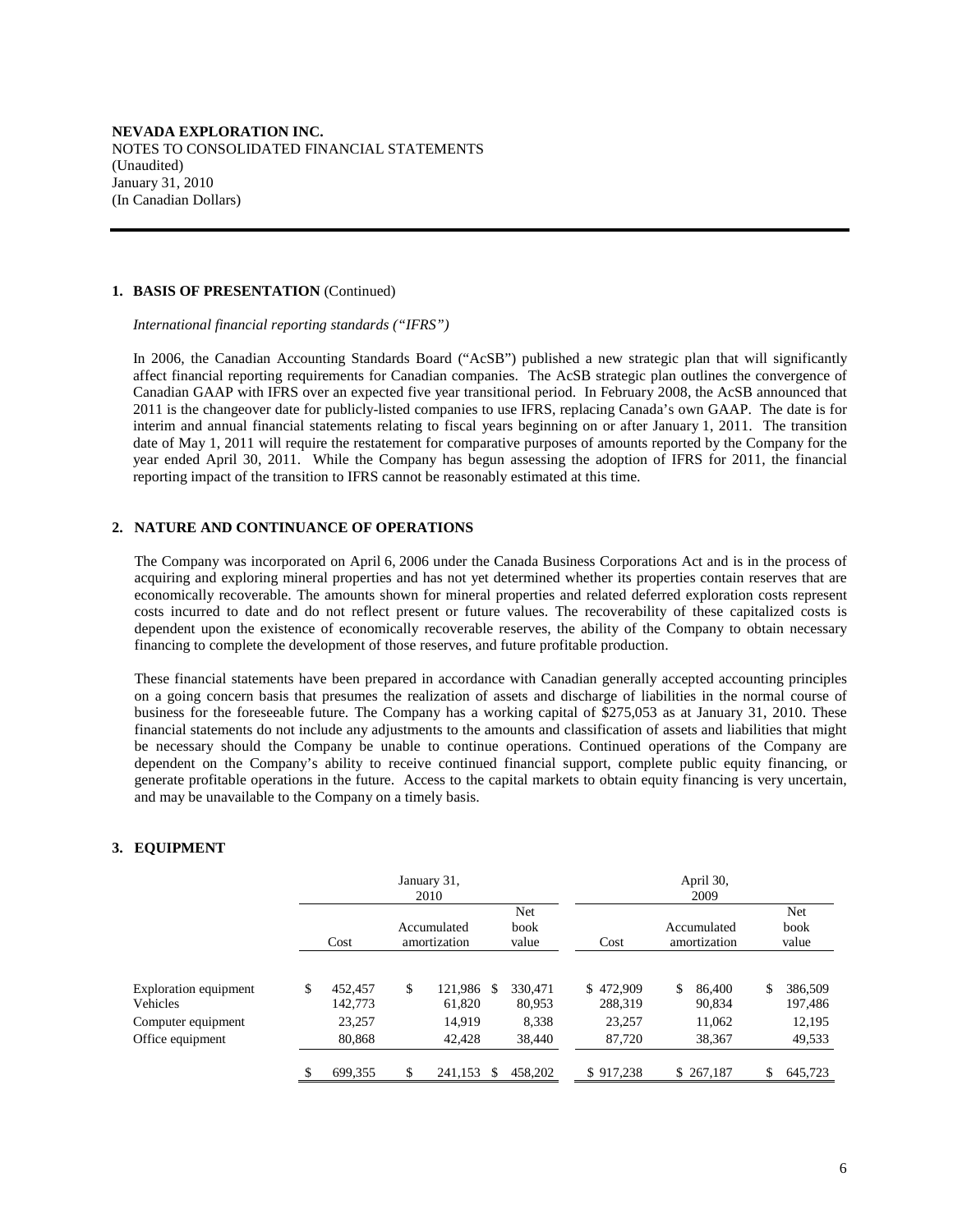NOTES TO CONSOLIDATED FINANCIAL STATEMENTS (Unaudited) January 31, 2010 (In Canadian Dollars)

## **4. MINERAL PROPERTIES**

|                                                                                         | JANUAR Y 31, 2010 |                  |                          |                 |                          |                |                               |                |              |               |           |                  |
|-----------------------------------------------------------------------------------------|-------------------|------------------|--------------------------|-----------------|--------------------------|----------------|-------------------------------|----------------|--------------|---------------|-----------|------------------|
|                                                                                         | AW                | BU               | DU                       | FJ              | HP                       | JU             | KC                            | RP             | <b>SP</b>    | WF            | <b>WM</b> | Total            |
| <b>Acquisition costs</b>                                                                |                   |                  |                          |                 |                          |                |                               |                |              |               |           |                  |
| Balance – beginning of period                                                           | \$273,615         | 274,460 \$<br>S. | 45,306                   | 223,171<br>-\$  | -S<br>33,519             | 86,502<br>- \$ | 260,161 \$<br>-S              | 110,683 \$     | 146,786 \$   | 131,478 \$    | 47,353    | \$1,633,034      |
| Additions - cash<br>Additions - shares                                                  | 71,266            | 71,848           | 12,782                   | 63,002          | 4,685                    | 31,552         | 137,151<br>9,250              | 45,103         | 65,895       | 44,725        | 14,747    | 562,756<br>9,250 |
| Balance – end of period                                                                 | 344,881           | 346,308          | 58,088                   | 286,173         | 38,204                   | 118,054        | 406,562                       | 155,786        | 212,681      | 176,203       | 62,100    | 2,205,040        |
| <b>Exploration costs</b><br>Balance – beginning of period<br>Incurred during the period | 522,276           | 921,262          | 38,923                   | 1,043,403       | 799,405                  | 51,930         | 55,330                        | 51,691         | 83,148       | 42,104        | 78,644    | 3,688,116        |
| Drilling                                                                                |                   |                  |                          | (31,250)        | $\overline{\phantom{a}}$ |                | ٠                             |                |              |               |           | (31,250)         |
| Geochemical<br>Geophysics                                                               |                   | 1,085            |                          | 242             | 152                      |                | $\overline{\phantom{m}}$<br>٠ |                | ٠            | 42,286        |           | 1,479<br>42,286  |
| Geological<br>Travel                                                                    | 6,267             | 13,535<br>(917)  | $\overline{\phantom{a}}$ | 10,551<br>5,918 | 118<br>1,434             | 5,365          | 109                           |                | ٠            | ۰.            | 5,919     | 35,836<br>12,463 |
| Balance – end of period                                                                 | 528,543           | 934,965          | 38,923                   | 1,028,864       | 801,109                  | 57,295         | 55,439                        | 51,691         | 83,148       | 84,390        | 84,563    | 3,748,930        |
| <b>Total costs</b>                                                                      | \$873,424         | $$1,281,273$ \;  | 97,011                   | \$1,315,037     | 839,313<br><sup>\$</sup> | 175,349<br>S.  | 462,001<br>У.                 | 207,477<br>-85 | 295,829<br>S | 260,593<br>\$ | \$146,663 | \$ 5,953,970     |

 $IANIIAPV$  31, 2010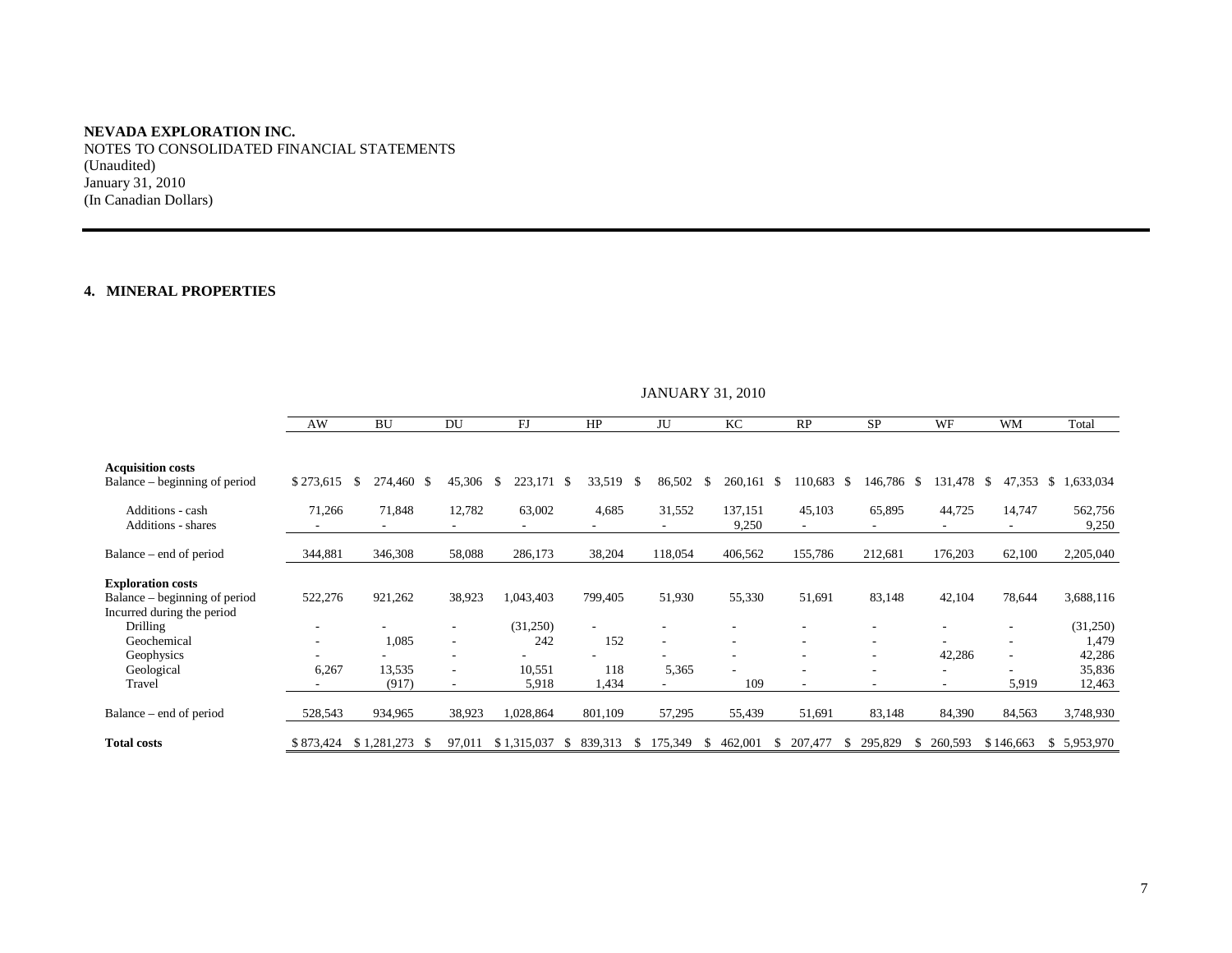# **NEVADA EXPLORATION INC.**  NOTES TO CONSOLIDATED FINANCIAL STATEMENTS (Unaudited)

January 31, 2010 (In Canadian Dollars)

# **4. MINERAL PROPERTIES** (Continued)

|                                                    | AW        | BC                       | <b>BU</b>       | DU                       | FJ            | HP        | JU        | KC                       | RP        | <b>SP</b> | <b>WF</b>                | <b>WM</b> | Total       |
|----------------------------------------------------|-----------|--------------------------|-----------------|--------------------------|---------------|-----------|-----------|--------------------------|-----------|-----------|--------------------------|-----------|-------------|
| <b>Acquisition costs</b><br>Balance – beginning of |           |                          |                 |                          |               |           |           |                          |           |           |                          |           |             |
| year                                               | \$100,384 | \$36,536                 | 223,882         | \$ 34,399                | 198,806<br>S. | \$11,723  | \$.       | \$138,994                | \$70,252  | \$86,871  | \$34,387                 | \$23,813  | \$960,047   |
| <b>Additions</b>                                   | 173,231   |                          | 50,578          | 10,907                   | 24,365        | 21,796    | 86,502    | 121,167                  | 40,431    | 59,915    | 97,091                   | 23,540    | 709,523     |
| Impairment of property                             |           | (36, 536)                |                 |                          |               |           |           |                          |           |           |                          |           | (36, 536)   |
| Balance – end of year                              | 273,615   |                          | 274,460         | 45,306                   | 223,171       | 33,519    | 86,502    | 260,161                  | 110,683   | 146,786   | 131,478                  | 47,353    | 1,633,034   |
| <b>Exploration costs</b>                           |           |                          |                 |                          |               |           |           |                          |           |           |                          |           |             |
| Balance – beginning of                             |           |                          |                 |                          |               |           |           |                          |           |           |                          |           |             |
| year                                               | 160,739   | 22,540                   | 331,958         | 31,040                   | 909,034       | 770,728   |           | 53,295                   | 18,521    | 28,110    | 37,749                   | 41,446    | 2,405,159   |
| Incurred during the year                           |           |                          |                 |                          |               |           |           |                          |           |           |                          |           |             |
| <b>Drilling</b>                                    | 222,082   | 102,823                  | 489,389         | $\overline{\phantom{a}}$ | 103,148       | 21,452    | 392       | $\overline{\phantom{a}}$ |           |           |                          |           | 939,286     |
| Geochemical                                        | 56,595    | $\overline{\phantom{a}}$ | 4,924           | 6,168                    | 2,481         | 2,971     |           | (760)                    | 9,252     | 26,723    | $\sim$                   | 13,262    | 121,617     |
| Geophysics                                         | 25,354    | $\overline{\phantom{a}}$ | 12,758          |                          |               |           | 47,555    | $\overline{\phantom{a}}$ | 20,380    | 23,250    | $\overline{\phantom{a}}$ | 21,311    | 150,607     |
| Geological                                         | 2,552     |                          | 7,507           |                          | 521           | 68        |           | ٠                        |           |           |                          | 42        | 10,691      |
| Travel                                             | 36,490    | 1,164                    | 57,310          | 1,289                    | 21,182        | 3,041     | 842       | $\overline{\phantom{a}}$ | 1,868     | 2,457     | 2,054                    | 1,205     | 128,901     |
| Other                                              | 18,464    | 2,332                    | 17,416          | 426                      | 7,037         | 1,445     | 3,141     | 2,795                    | 1,670     | 2,608     | 2,302                    | 1,378     | 60,714      |
| Impairment of property                             |           | (128, 859)               |                 |                          |               |           |           |                          |           |           |                          |           | (128, 859)  |
| Balance – end of year                              | 522,276   |                          | 921,262         | 38,923                   | 1,043,403     | 799,405   | 51,930    | 55,330                   | 51,691    | 83,148    | 42,104                   | 78,644    | 3,688,116   |
| <b>Total costs</b>                                 | \$795,891 |                          | $-$ \$1,195,722 | \$84,229                 | \$1,266,574   | \$832,924 | \$138,432 | \$ 315,491               | \$162,374 | \$229,934 | 173,582<br>S.            | \$125,997 | \$5,321,150 |

APRIL 30, 2009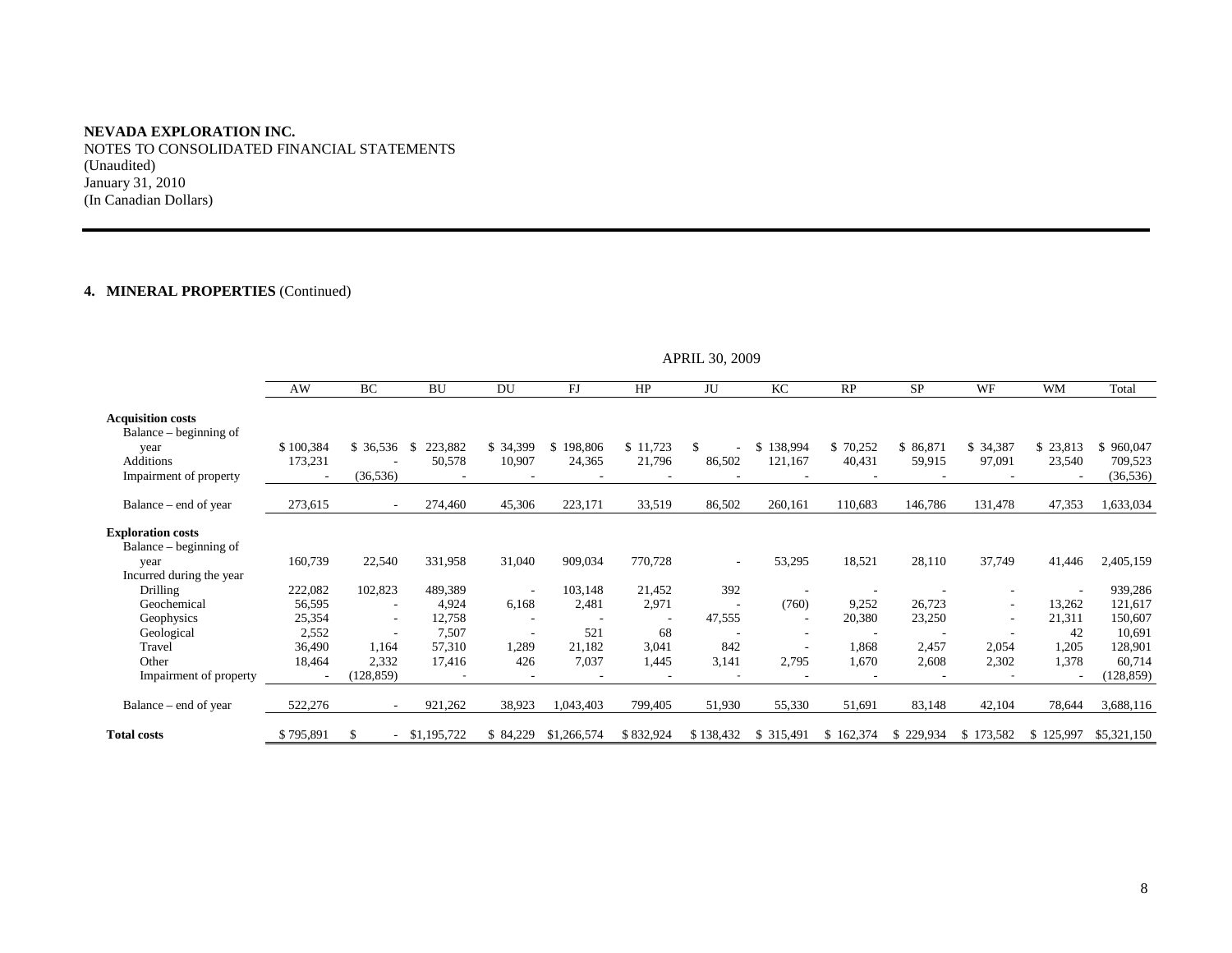#### **4. MINERAL PROPERTIES** (Continued)

## **Awakening (AW)**

The Awakening Project is located in Humboldt County, Nevada, approximately 50 km north-northwest of Winnemucca, Nevada. The Company has a 100% interest in 420 claims (approx. 34.0 km<sup>2</sup>) at Awakening. On July 1, 2008, the Company entered into a Mining Lease agreement with DIR Exploration Inc. ("DIR") on 15 claims (approx. 120 hectares), subject to a 3% NSR to DIR. Under the terms of the agreement, the Company is required to pay a minimum advanced royalty of USD\$60,000 annually commencing on the fourth anniversary.

## **Bull Creek (BU)**

The Bull Creek Project is located in Humboldt County, Nevada, approximately 60 km west-northwest of Winnemucca, Nevada. The Company has a 100% interest in 301 claims (approx. 24.4 km<sup>2</sup>) at Bull Creek.

#### **Dunphy (DU)**

The Dunphy Project is located in Eureka County, Nevada, approximately 40 km east of Battle Mountain, Nevada. The Company has a 100% interest in 78 claims (approx.  $6.3 \text{ km}^2$ ) at Dunphy.

### **Fletcher Junction (FJ)**

The Fletcher Junction Project is located in Mineral County, Nevada, approximately 30 km southwest of Hawthorne, Nevada. The Company has a 100% interest in 127 claims (approx. 10.3 km<sup>2</sup>) at the Fletcher Junction Project, subject to a 1.25% net smelter return royalty ("NSR") to Royal Gold, Inc.

### **Hot Pot (HP)**

On September 16, 2005, the Company entered into a Mining Lease Agreement on 8.8  $\text{km}^2$  at the Hot Project located in Humboldt County, Nevada, approximately 30 km northwest of Battle Mountain, Nevada. Under the terms of the agreement, the Company is required to make annual payments of USD\$20,000 on each anniversary, and the agreement is subject to a 3%NSR to the property owner. The Company also controls 6 claims (approx. 50 hectares) at Hot Pot. All of the Company's mineral interests at Hot Pot are subject to a 1.25% NSR to Royal Gold, Inc.

On June 4, 2009, the Company entered into an Exploration Agreement with International Enexco Ltd. ("Enexco") whereby Enexco can earn a 51% interest in the Hot Pot Property by drilling 6,000 meters (19,600ft) over three years, with the option to earn an additional 19%, for 70% total, by drilling another 3,000 meters (9,800ft) during the fourth year.

### **Jungo (JU)**

The Jungo Property is located in both Humboldt and Pershing Counties, Nevada, approximately 60 km west of Winnemucca, Nevada. The Company has a 100% interest in 192 claims (approx.  $15.\overline{5} \text{ km}^2$ ) at Jungo.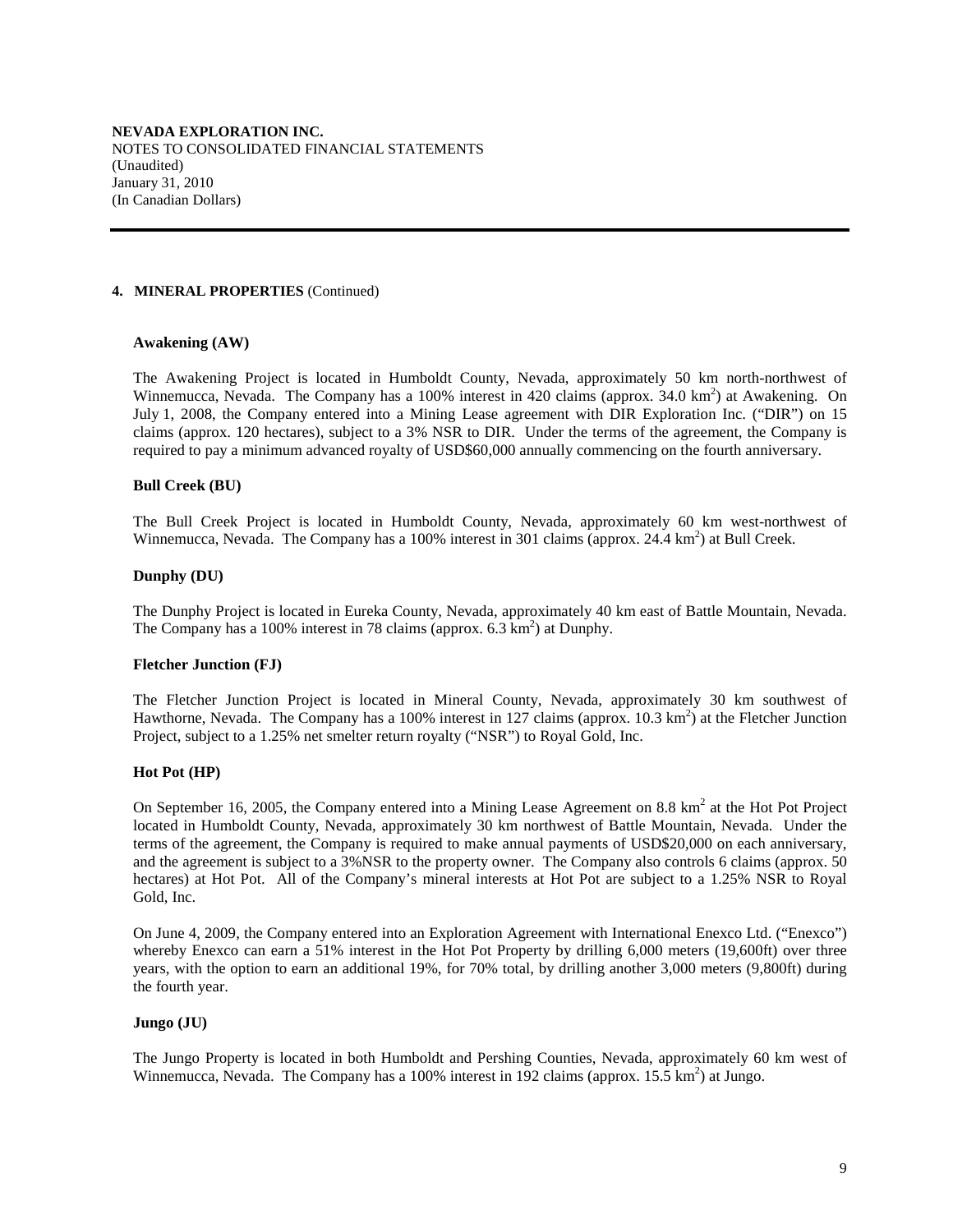#### **4. MINERAL PROPERTIES** (Continued)

### **Kelly Creek (KC)**

The Kelly Creek Project is located in Humboldt County, Nevada, approximately 40 km north-northwest of Battle Mountain, Nevada. The Company has a 100% interest in all 581 claims (approx. 47.0 km<sup>2</sup>) at Kelly Creek.

During the period ended October 1, 2009, the Company entered into a Mining Lease and Option to Purchase Agreement with Genesis Gold Corporation ("Genesis"). Under the Agreement, the Company is the Operator and has the option to purchase 100% of the Genesis claims for 50,000 common shares (issued) and USD\$1,500,000, subject to a 1.5% Net Smelter Return Royalty ("Royalty"). The Company also has the option to purchase one half of the royalty (0.75%) for USD\$750,000.

## **Rye Patch (RP)**

The Rye Patch Project is located in Pershing County, Nevada, approximately 30 km northeast of Lovelock, Nevada. The Company has a 100% interest in 169 claims (approx. 13.7 km<sup>2</sup>) at Rye Patch. On May 22, 2008, the Company entered into a four year Mining Lease Agreement on an additional 65 hectares, subject to a 2.0% NSR. Under the terms of this agreement, the Company is required to make annual payments of USD\$10,000, and the Company has the option to purchase the property for USD\$325,000 at any time. On July 21, 2008, the Company entered into a four year Mining Lease Agreement on an additional 16 hectares, subject to a 2% NSR. Under the terms of this agreement the Company, is required to make annual payments of USD\$6,000, and the Company has the option to purchase this property for USD\$30,000.

### **Sand Pass (SP)**

The Sand Pass Project is located in Humboldt County, Nevada, approximately 10 km north of Winnemucca, Nevada. The Company has a 100% interest in 197 claims (approx. 15.9 km<sup>2</sup>) at Sand Pass, and on July 10, 2008, the Company entered into a Mining Lease agreement for another 9.4 km<sup>2</sup> with multiple parties, subject to a 2% NSR. Under the terms of the agreement, the Company is required to make minimum lease payments of USD\$31,000 each anniversary.

#### **Winnemucca Mountain (WM)**

The Winnemucca Mountain Project is located in Humboldt County, Nevada, approximately 5 km west of Winnemucca, Nevada. The Company has a 100% interest in 90 claims (approx. 7.3  $km^2$ ) at Winnemucca Mountain.

## **Whiskey Flats (WF)**

The Whiskey Flats Project is located in Mineral County, Nevada, approximately 20 km south of Hawthorne, Nevada. The Company has a 100% interest in 273 claims (22.1 km<sup>2</sup>) at Whiskey Flats.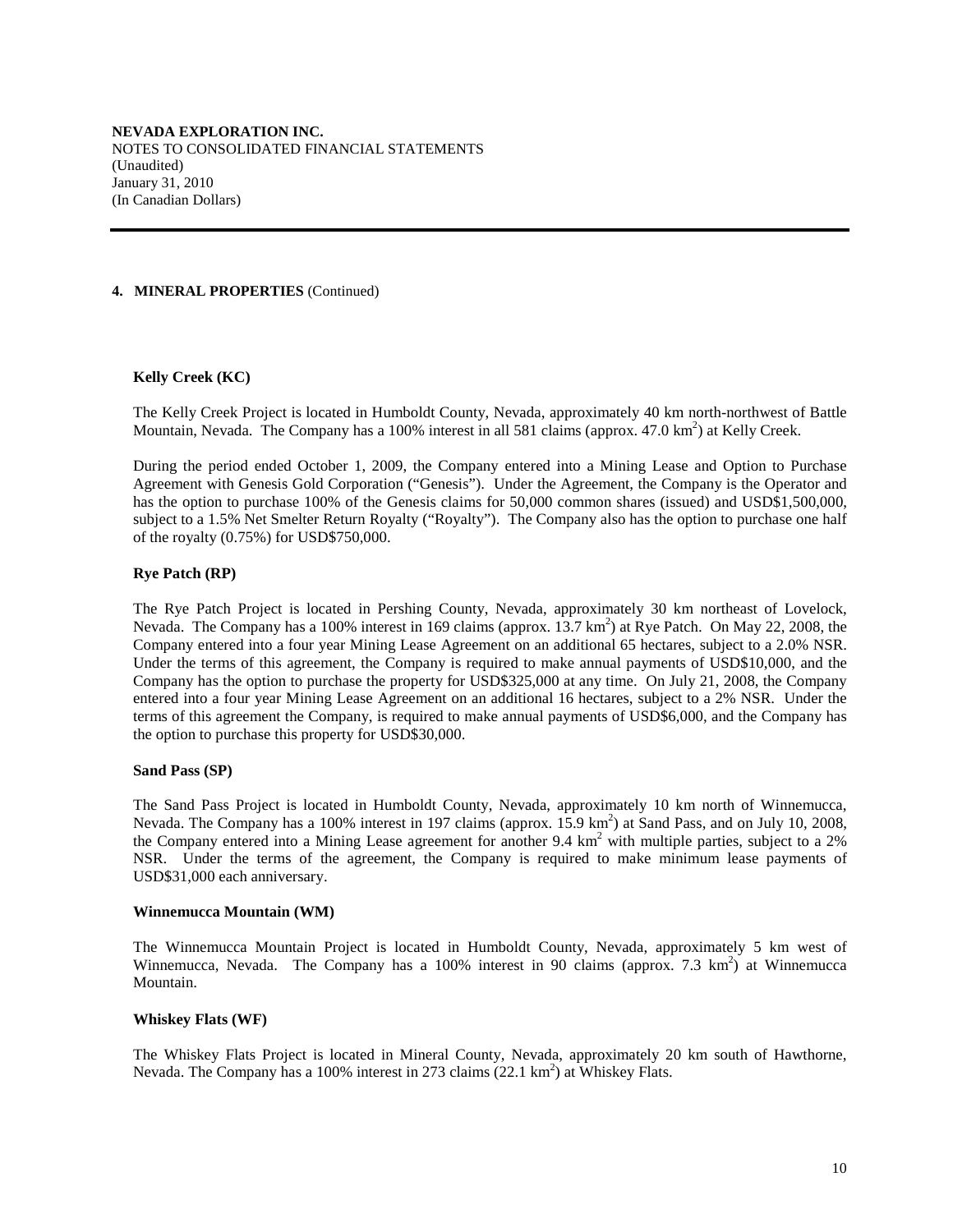# **5. LONG-TERM DEBT**

|                                                                                                                                                                                                   | January 31,<br>2010            |   | April 30,<br>2009 |
|---------------------------------------------------------------------------------------------------------------------------------------------------------------------------------------------------|--------------------------------|---|-------------------|
| Loans bearing interest at 1.93% and 7.99% per annum, repayable in<br>monthly instalments of US\$667 and US\$1,618 including interest,<br>maturing in 2013, secured by the vehicles and equipment. | \$<br>42,968                   | S | 111,812           |
| Current portion of long-term debt                                                                                                                                                                 | 26.264                         |   | 37,670            |
|                                                                                                                                                                                                   | 69,232                         |   | 74,142            |
| Remaining fiscal principal payments of long-term debt are as follows:                                                                                                                             |                                |   |                   |
| 0010                                                                                                                                                                                              | $\triangle$<br>$\sim$ 41 $\pi$ |   |                   |

| 2010 | \$<br>6,417 |
|------|-------------|
| 2011 | 26,668      |
| 2012 | 28,360      |
| 2013 | 7,787       |
|      |             |
|      | 69.232      |

# **6. CAPITAL STOCK AND CONTRIBUTED SURPLUS**

|                                                        | Number<br>of Shares |    | Share<br>Amount |     | Contributed<br>Surplus |     | Warrants    |
|--------------------------------------------------------|---------------------|----|-----------------|-----|------------------------|-----|-------------|
| Authorized                                             |                     |    |                 |     |                        |     |             |
| Unlimited number of voting common shares               |                     |    |                 |     |                        |     |             |
| without par value                                      |                     |    |                 |     |                        |     |             |
| Unlimited number of preferred shares with no par value |                     |    |                 |     |                        |     |             |
| Balance as at April 30, 2008                           | 58,441,171          | S. | 9,159,364       | \$. | 1,461,316              | \$. | 1,668,390   |
| Exercise of options                                    |                     |    | 150,000         |     |                        |     |             |
| Ascribed value of options exercised                    | 250,000             |    | 128,066         |     | (128,066)              |     |             |
| Stock-based compensation                               |                     |    |                 |     | 461,747                |     |             |
| Expired/forfeited warrants                             |                     |    |                 |     | 1,255,866              |     | (1,255,866) |
| Exercise of warrants                                   | 337,933             |    | 103,325         |     |                        |     |             |
| Ascribed portion of warrants exercised                 |                     |    | 133,781         |     |                        |     | (133,781)   |
| Balance as at April 30, 2009                           | 59,029,104          |    | 9,674,536       |     | 3,050,863              |     | 278,743     |
| Private placements                                     | 23,737,673          |    | 1,568,413       |     |                        |     |             |
| Share issue costs - cash                               |                     |    | (114, 529)      |     |                        |     |             |
| Agent units                                            | 50,000              |    | 9,500           |     |                        |     |             |
| Share issue $costs - agent$ units                      |                     |    | (9,500)         |     |                        |     |             |
| Share issue costs - agent warrants                     |                     |    | (30,200)        |     |                        |     | 30,200      |
| Shares for property                                    | 50,000              |    | 9,250           |     |                        |     |             |
| <b>Expired</b> warrants                                |                     |    |                 |     | 177,939                |     | (177, 939)  |
| Stock-based compensation                               |                     |    |                 |     | 454,037                |     |             |
| Balance as at January 31, 2010                         | 82,866,777          | S. | 11, 107, 470    | S   | 3,682,839              | S   | 131,004     |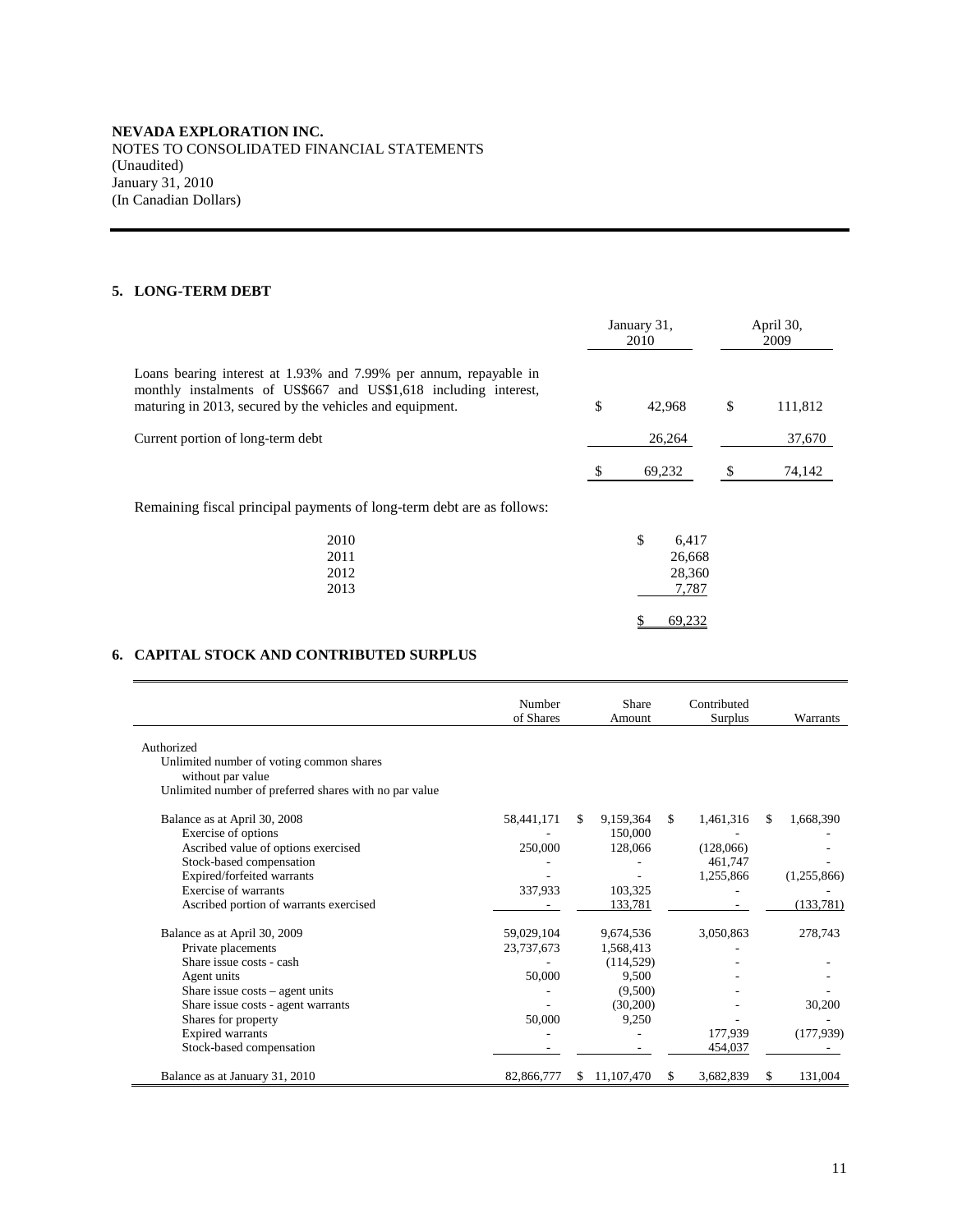# **6. CAPITAL STOCK AND CONTRIBUTED SURPLUS** (cont'd…)

During the period ended January 31, 2010 the Company:

- i) issued 20,995,673 units for gross proceeds of \$1,102,272 by way of a non-brokered private placement. Each unit consists of one common share and one-half of one common share purchase warrant. Each whole warrant will entitle the holder to purchase one common share at an exercise price of \$0.10 for a period of two years. In the event that the Company's volume weighted average share price averages at or above \$0.20 per share for 20 consecutive trading days on the TSX Venture Exchange, then the Company shall have the right to accelerate the warrant exercise period to the 30th day after the date on which the Company gives notice of acceleration. All shares issued are subject to a four month hold period expiring December 21, 2009, as well as to any other resale restrictions imposed by applicable securities regulatory authorities.The Company paid share issue costs, in connection with the private placement, of CAD\$36,693 in cash, and 161,000 Broker Warrants with a fair value of \$9,300 exercisable under the same terms as those warrants issued as part of the Units in the Offering. All Broker Warrants are subject to a four month hold period expiring January 3, 2010.
- ii) completed a \$466,140 brokered private placement for 2,742,000 units at a price of \$0.17 per unit. Each unit consists of one common share and one-half of one non-transferable common share purchase warrant. Each whole warrant entitles the holder to purchase one common share at a price of \$0.22 for a period of 18 months. In connection with the private placement the Company:
	- i) paid cash share issuance costs of \$37,291.
	- ii) issued 274,200 agent warrants with a fair value of \$20,900
	- iii) issued 50,000 units to the agent with a fair value of \$0.17 per unit, or \$9,500.

## **7. STOCK OPTIONS AND WARRANTS**

#### **Stock options**

The Company has a stock options plan under which it is authorized to grant options to executive officers and directors, employees and consultants enabling them to acquire up to 10% of the issued and outstanding common stock of the Company. Under the plan, the exercise price of each option equals the market price, minimum price or a discounted price of the Company's stock as calculated on the date of grant. The options can be granted for a maximum term of five years, and generally vest over a 3 year period.

During the period ended January 31, 2010, the Company:

- 1) granted 1,900,000 stock options resulting in stock-based compensation of \$282,500 using the Black-Scholes Option Pricing model. These amounts were recorded as contributed surplus on the balance sheet. The weighted average fair value of the options granted was \$0.15 per option. The Company also recorded stock based-compensation of \$125,574 as a result of vesting provisions tied to options granted in previous fiscal years.
- 2) re-priced the exercise price of 1,550,000 options to \$0.15 resulting in an incremental fair value of \$49,200 using the Black-Scholes Option Pricing model. The original exercise prices were \$0.60-\$1.00. \$45,963 was recorded as contributed surplus on the balance sheet, the remainder will be recorded in future periods to match the vesting periods. The weighted average fair value of the options re-priced was \$0.03 per option.

Option pricing models require the use of estimates and assumptions including the expected volatility. Changes in underlying assumptions can materially affect the fair value estimates.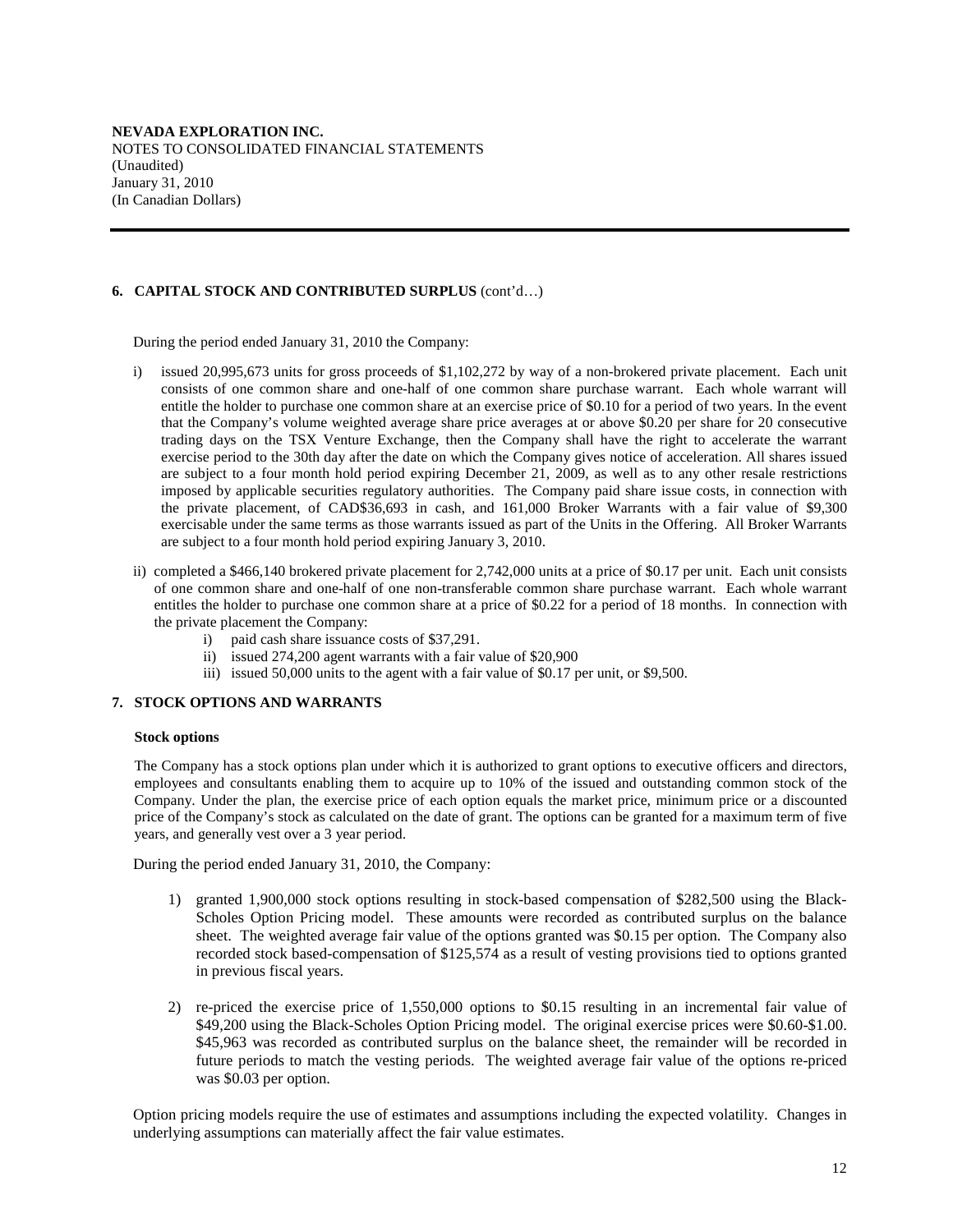## **7. STOCK OPTIONS AND WARRANTS** (cont'd…)

The following weighted average assumptions were used for the Black-Scholes valuation of options granted and re-priced during the nine month period ended January 31, 2010:

|                          | Granted  | Re-priced  |
|--------------------------|----------|------------|
| Risk-free interest rate  | 2.57%    | 1.54%      |
| Expected life of options | 5 years  | 2.81 years |
| Annualized volatility    | 149.38%  | 146.55%    |
| Dividend rate            | $0.00\%$ | $0.00\%$   |

A summary of the Company's outstanding stock options is presented below.

|                                         | Number<br>of Options | Weighted Average<br><b>Exercise Price</b> |
|-----------------------------------------|----------------------|-------------------------------------------|
| Balance, April 30, 2008                 | 5,055,000            | \$<br>0.77                                |
| Expired/forfeited                       | (1,955,000)          | 0.70                                      |
| Exercised                               | (250,000)            | 0.70                                      |
| Granted/vesting                         | 200,000              | 0.78                                      |
| Balance, April 30, 2009                 | 3,050,000            | 0.83                                      |
| Granted/vesting                         | 1,900,000            | 0.16                                      |
| Forfeited                               | (300,000)            | 0.98                                      |
| Re-priced                               | (1,550,000)          | 0.86                                      |
| Re-priced                               | 1,550,000            | 0.15                                      |
| Balance, January 31, 2010               | 4,650,000            | \$<br>0.31                                |
| Number of options currently exercisable | 3,650,000            | \$<br>0.30                                |

## **Warrants**

During the period ended January 31, 2010, the Company granted 435,200 agents' warrants resulting in a fair value of \$30,200 using the Black-Scholes Option Pricing model. These amounts were recorded as warrants on the balance sheet. The weighted average fair value of the warrants granted was \$0.07 per warrant.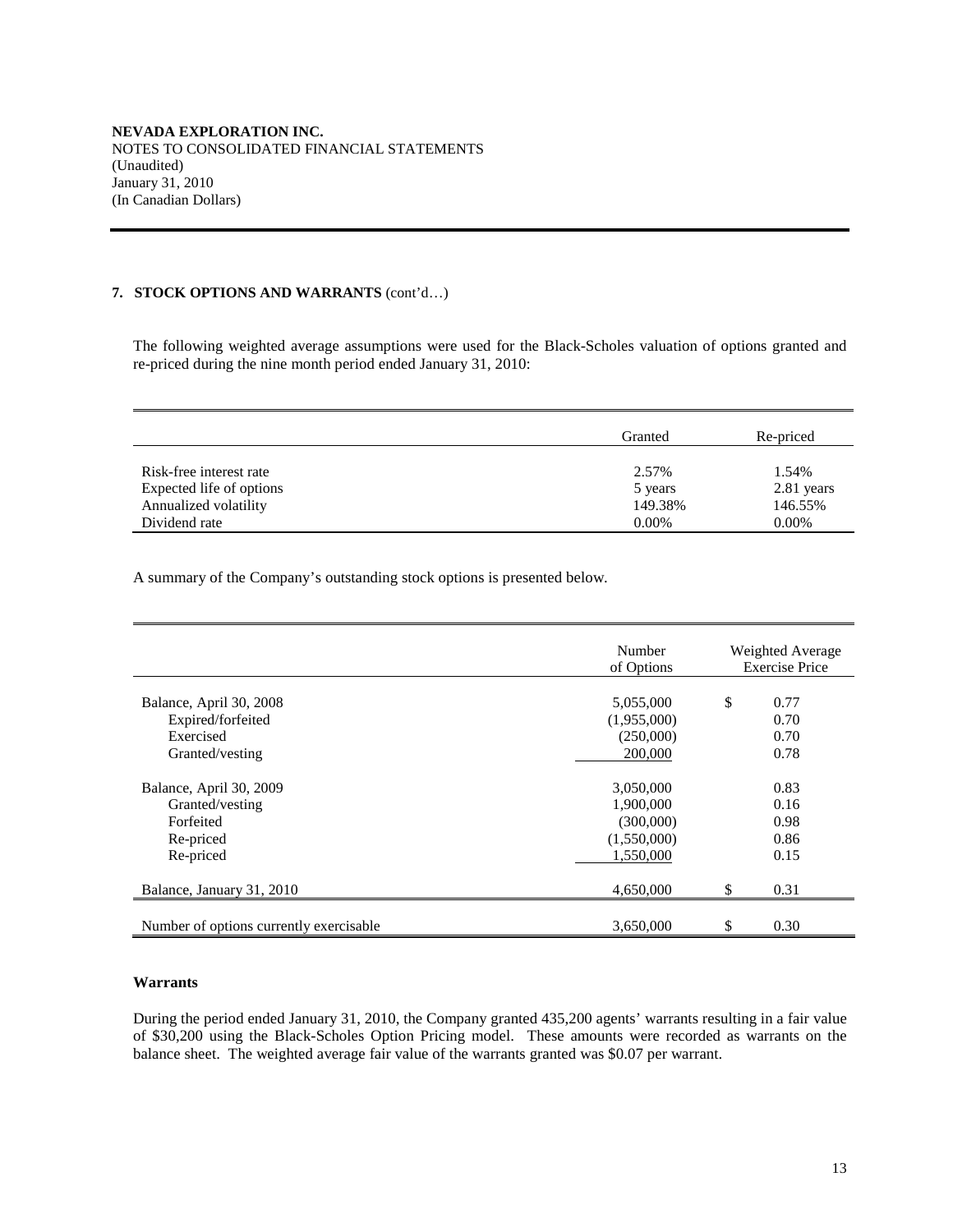# **7. STOCK OPTIONS AND WARRANTS** (cont'd…)

**Warrants** (cont'd…)

The following weighted average assumptions were used for the Black-Scholes valuation of warrants granted during the period:

|                          | Nine Month<br>Period Ended<br>January 31,<br>2010 |
|--------------------------|---------------------------------------------------|
| Risk-free interest rate  | 1.17%                                             |
| Expected life of options | $1.67$ years                                      |
| Annualized volatility    | 152.87%                                           |
| Dividend rate            | $0.00\%$                                          |

A summary of the Company's outstanding warrants is presented below.

|                                                           | Number<br>of Warrants                  | Weighted Average<br><b>Exercise Price</b> |                      |
|-----------------------------------------------------------|----------------------------------------|-------------------------------------------|----------------------|
| Balance, April 30, 2008<br>Expired/forfeited<br>Exercised | 5,266,933<br>(4,024,000)<br>(337, 933) | \$                                        | 0.76<br>0.64<br>0.80 |
| Balance, April 30, 2009<br>Granted<br>Expired             | 905,000<br>12,329,037<br>(510,000)     |                                           | 1.50<br>0.12<br>1.50 |
| Balance, January 31, 2010                                 | 12,724,037                             | \$                                        | 0.16                 |
| Number of warrants currently exercisable                  | 12,724,037                             | \$                                        | 0.16                 |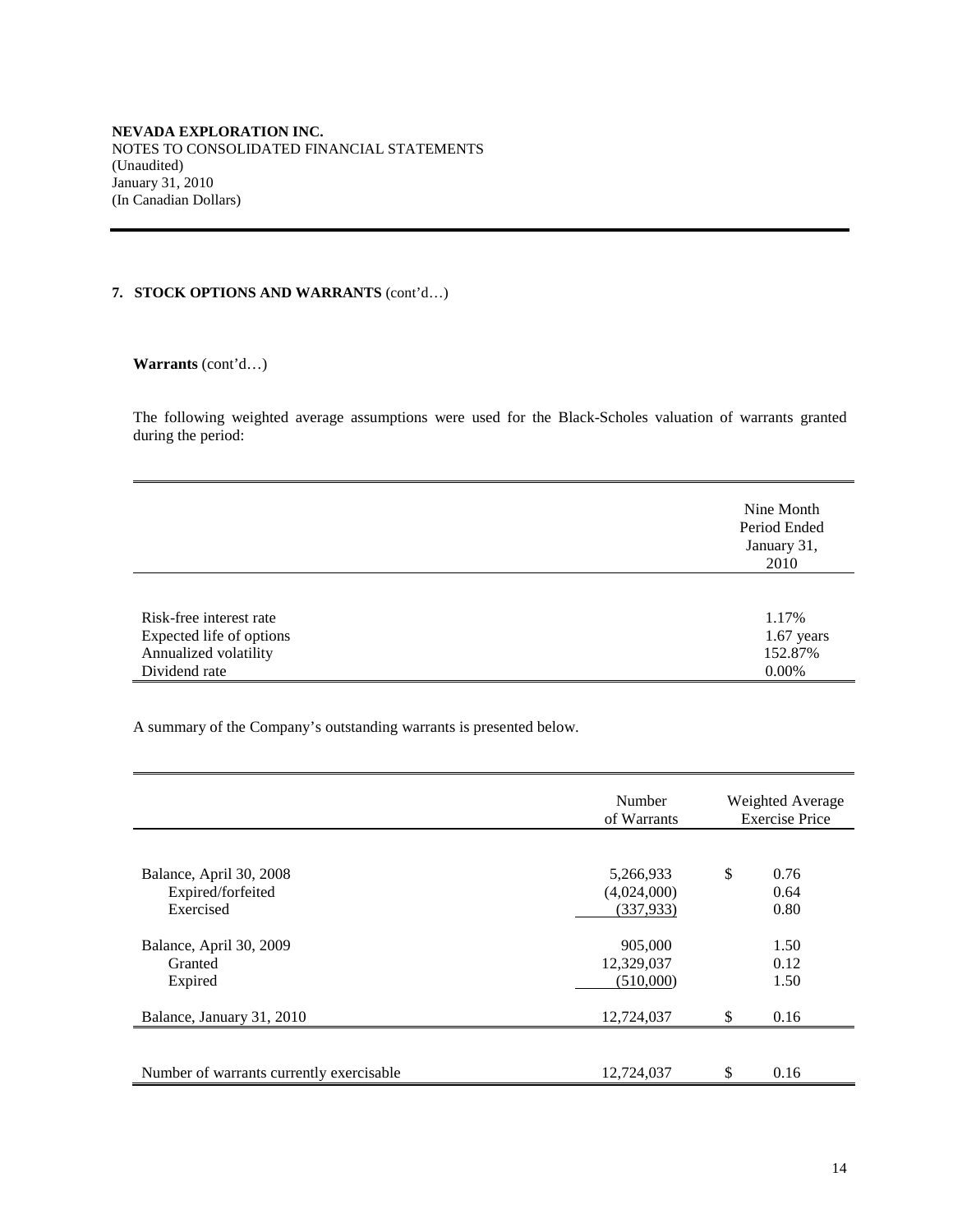## **7. STOCK OPTIONS AND WARRANTS** (cont'd…)

#### **Warrants** (cont'd…)

The following incentive stock options and share purchase warrants were outstanding as at January 31, 2010:

|                      | Number<br>of shares                                                                                                     | Exercise<br>price                                                                          | Expiry date                                                                                                                                                                                     |
|----------------------|-------------------------------------------------------------------------------------------------------------------------|--------------------------------------------------------------------------------------------|-------------------------------------------------------------------------------------------------------------------------------------------------------------------------------------------------|
| <b>Stock options</b> | 200,000<br>400,000<br>500,000<br>150,000<br>200,000<br>150,000<br>200,000<br>750,000<br>200,000<br>1,300,000<br>600,000 | \$<br>0.60<br>0.15<br>0.60<br>0.95<br>0.15<br>1.00<br>1.00<br>0.15<br>0.15<br>0.16<br>1.17 | March 9, 2012<br>March 9, 2012<br>April 23, 2011<br>June 8, 2012<br>June 8, 2012<br>June 11, 2012<br>March 4, 2013<br>March 4, 2013<br>June 13, 2013<br>September 30, 2014<br>November 17, 2014 |
| <b>Warrants</b>      | 395,000<br>4,019,481<br>6,639,356<br>1,670,200                                                                          | 1.50<br>0.10<br>0.10<br>0.22                                                               | March 12, 2010<br>August 20, 2011<br>September 2, 2011<br>May 19, 2011                                                                                                                          |

#### **8. RELATED PARTY TRANSACTIONS**

During the period ended January 31, 2010, the Company:

- i) paid or accrued \$279,602 (US\$256,600) in management fees, recorded as salaries, to officers and directors of the Company.
- ii) paid or accrued \$49,409 in professional fees to a firm in which an officer and director of the Company is a partner.

As at January 31, 2010:

- i) loans receivable include an amount of \$221,697 (April 30, 2009 \$234,927) receivable from two officers and directors of the Company. The loans receivable are guaranteed by 2,100,000 common shares of the Company that are currently being held in trust. To date loans receivable includes interest of approximately \$33,061, \$7,445 of which was accrued during the nine month period ended January 31, 2010.
- ii) accounts payable and accrued liabilities included:
	- a. an amount of \$15,000 due to a firm in which an officer and director of the Company is a partner.
	- b. an amount of \$80,243 (US\$74,930) due to officers and directors of the Company for salary payable.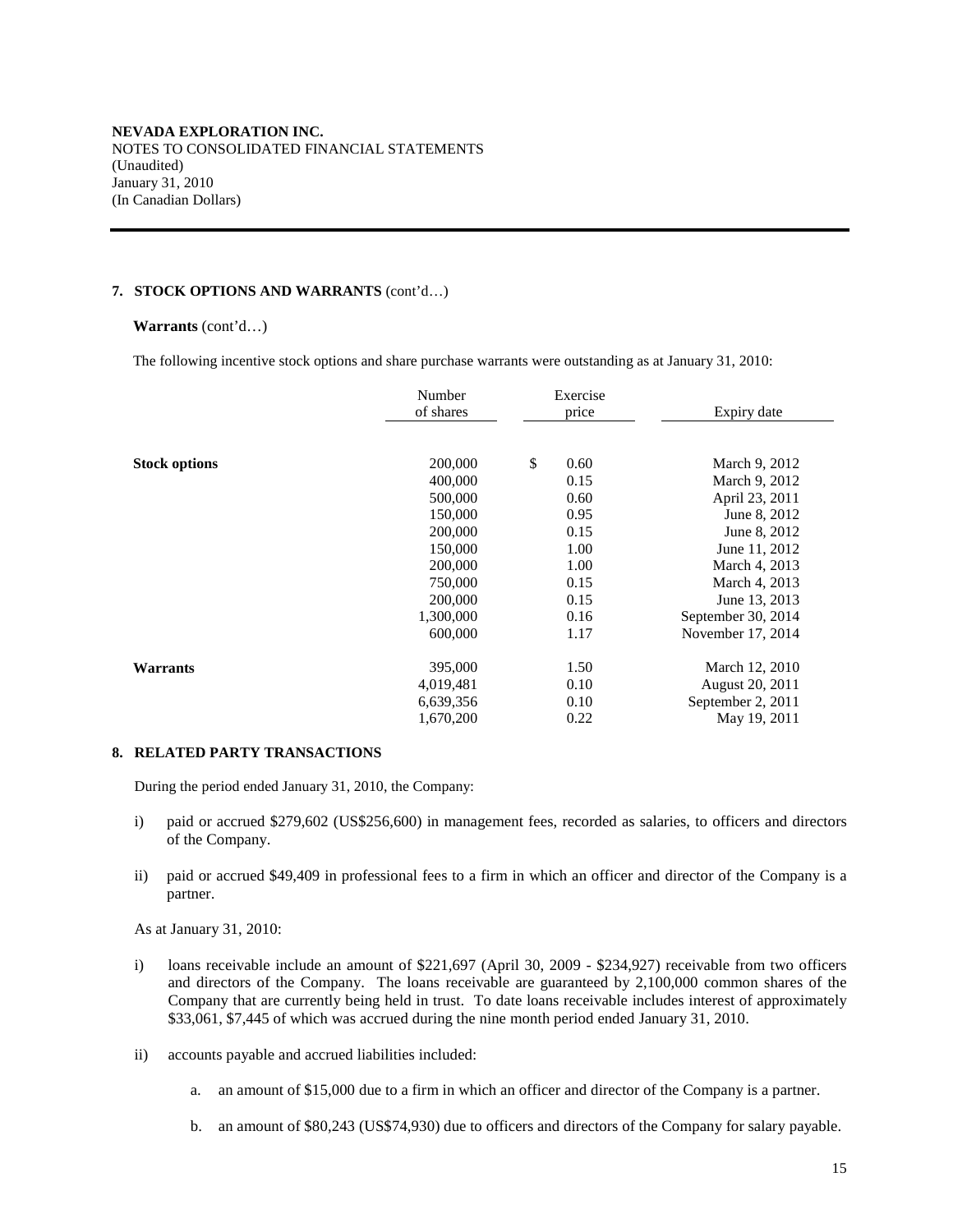### **8. RELATED PARTY TRANSACTIONS** (cont'd…)

These transactions were in the normal course of operations and were measured at the exchange value, which represented the amount of consideration established and agreed to by the related parties.

## **9. COMMITMENTS**

a) The Company has entered into a lease agreement for premises expiring on November 30, 2012. The future minimum lease payments, by fiscal year, in USD are as follows:

| 2010 | 24,326<br>\$ |
|------|--------------|
| 2011 | 98,396       |
| 2012 | 101,042      |
| 2013 | 59,856       |
|      | 283,619      |

#### **10. FINANCIAL INSTRUMENTS**

#### *RISK MANAGEMENT POLICIES*

The Company is exposed to risk due to the nature of its financial instruments. Risk management is the responsibility of management and the Company did not use derivative instruments.

#### *FAIR VALUE*

The Company estimates the fair value of its financial instruments based on current interest rates, market value and pricing of financial instruments with comparable terms. Unless otherwise indicated, the carrying value of these financial instruments approximates their fair market value because of the near maturity of those instruments.

As at January 31, 2010 and April 30, 2009, the carrying amount of current financial assets and liabilities approximated the fair value because of the near maturity of those instruments and the carrying value of term deposits and the long-term debt is considered to approximate fair value since it bears interest at current rates for similar types of borrowing arrangements or investments.

#### *CREDIT RISK AND INTEREST RATE RISK*

It is management's opinion that the Company is not exposed to significant interest or credit risk arising from its financial instruments.

#### *LIQUIDITY RISK*

Liquidity risk is the risk that the Company will not be able to meet its financial obligations as they fall due. The Company manages liquidity risk through the management of its capital structure and financial leverage, as outlined in Note 11 ("Capital Disclosures"). It also manages liquidity risk by continuously monitoring actual and projected cash flows. The Board of Directors reviews and approves the Company's operating and capital budgets, as well as any material transactions out of the normal course of business.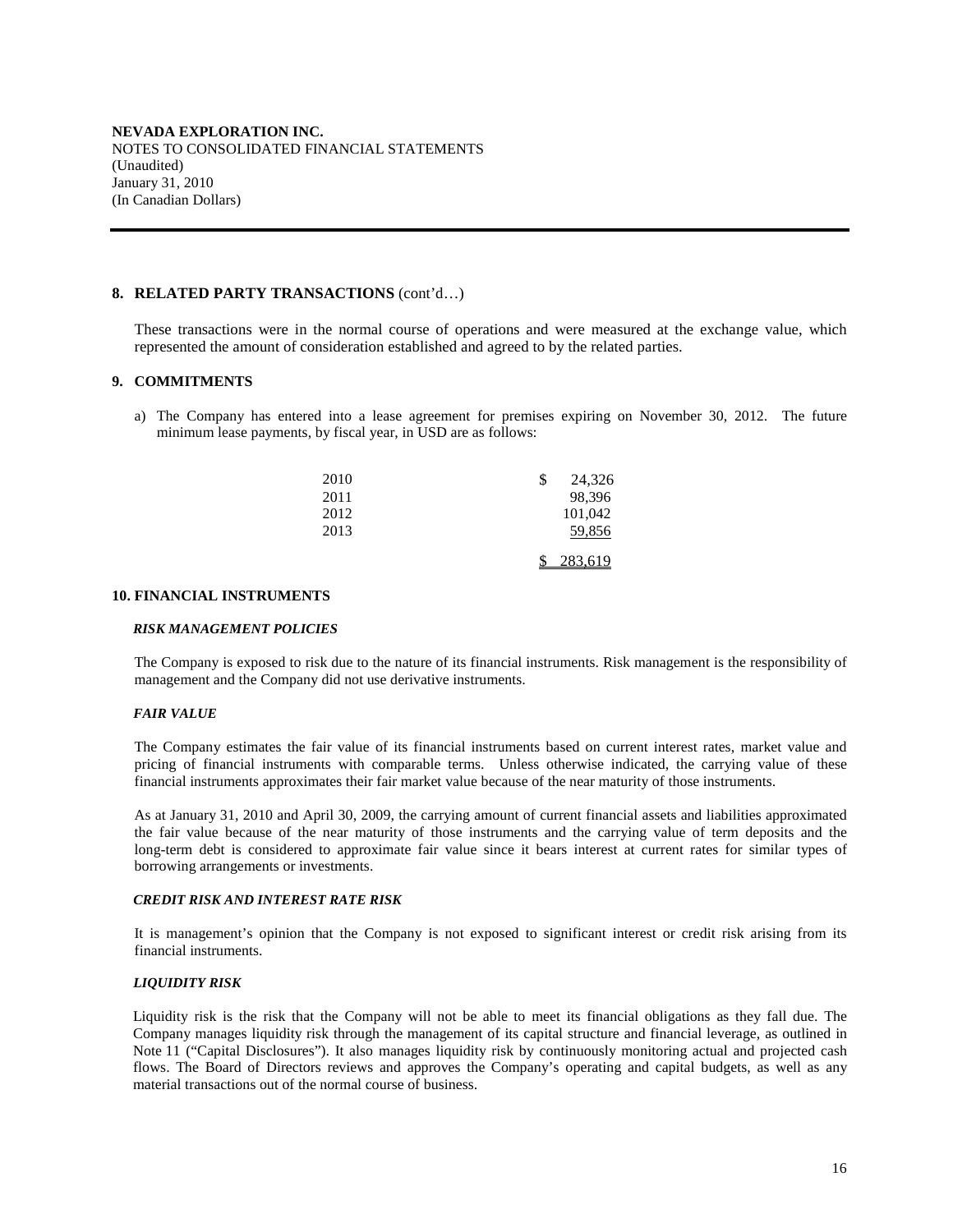#### **10. FINANCIAL INSTRUMENTS** (cont'd…)

#### *LIQUIDITY RISK* (cont'd…)

As at January 31, 2010, the Company was holding cash of \$208,263 and current liabilities of \$167,711 As a result of the limited cash the Company is exposed to liquidity risk and is reliant on the Company's ability to complete and equity financing.

#### *FOREIGN EXCHANGE*

The Company is exposed to financial risk arising from fluctuations in foreign exchange rates and the degree of volatility of these rates. A significant portion of the Company's expenses is denominated in US dollars. Consequently, certain assets, liabilities and operating expenses are exposed to currency fluctuations. The Company does not use derivative instruments to reduce its exposure to foreign currency risk.

At January 31, 2010, the Company is exposed to currency risk through the following assets and liabilities denominated in US dollars:

|                                          | SUS        |
|------------------------------------------|------------|
| Cash and cash equivalents                | 22.219     |
| Loans receivable                         | 211,598    |
| Deposits and bonds                       | 89.900     |
| Accounts payable and accrued liabilities | (103, 383) |
| Long term debt                           | (64, 649)  |

#### *NET EXPOSURE*

Based on the above net exposures as at January 31, 2010, and assuming that all other variables remain constant, a 10% change in the value of the US dollar against the Canadian dollar would result in an increase/decrease of \$15,600 in the loss from operations.

### **11. CAPITAL DISCLOSURES**

The Company's objectives when managing capital are: to safeguard its ability to continue as a going concern; and, to have sufficient capital to be able to fund the exploration and development of its mineral properties and acquisition of other mineral resources, for the benefit of its shareholders.

In order to maintain its capital structure, the Company, is dependent on equity funding and when necessary, raises capital through the issuance of equity instruments, primarily comprised of common shares and incentive stock options. In the management of capital, the Company includes the components of shareholders' equity as well as cash.

The Company prepares annual estimates of exploration expenditures and monitors actual expenditures compared to the estimates to ensure that there is sufficient capital on hand to meet ongoing obligations. The Company's investment policy is to invest its cash in highly liquid short-term deposits with terms of one year or less and which can be liquidated after thirty days without interest penalty. The Company currently has insufficient capital to fund its exploration programs and is reliant on completing an equity financing to fund further exploration. The Company is not subject to any externally imposed capital requirements.